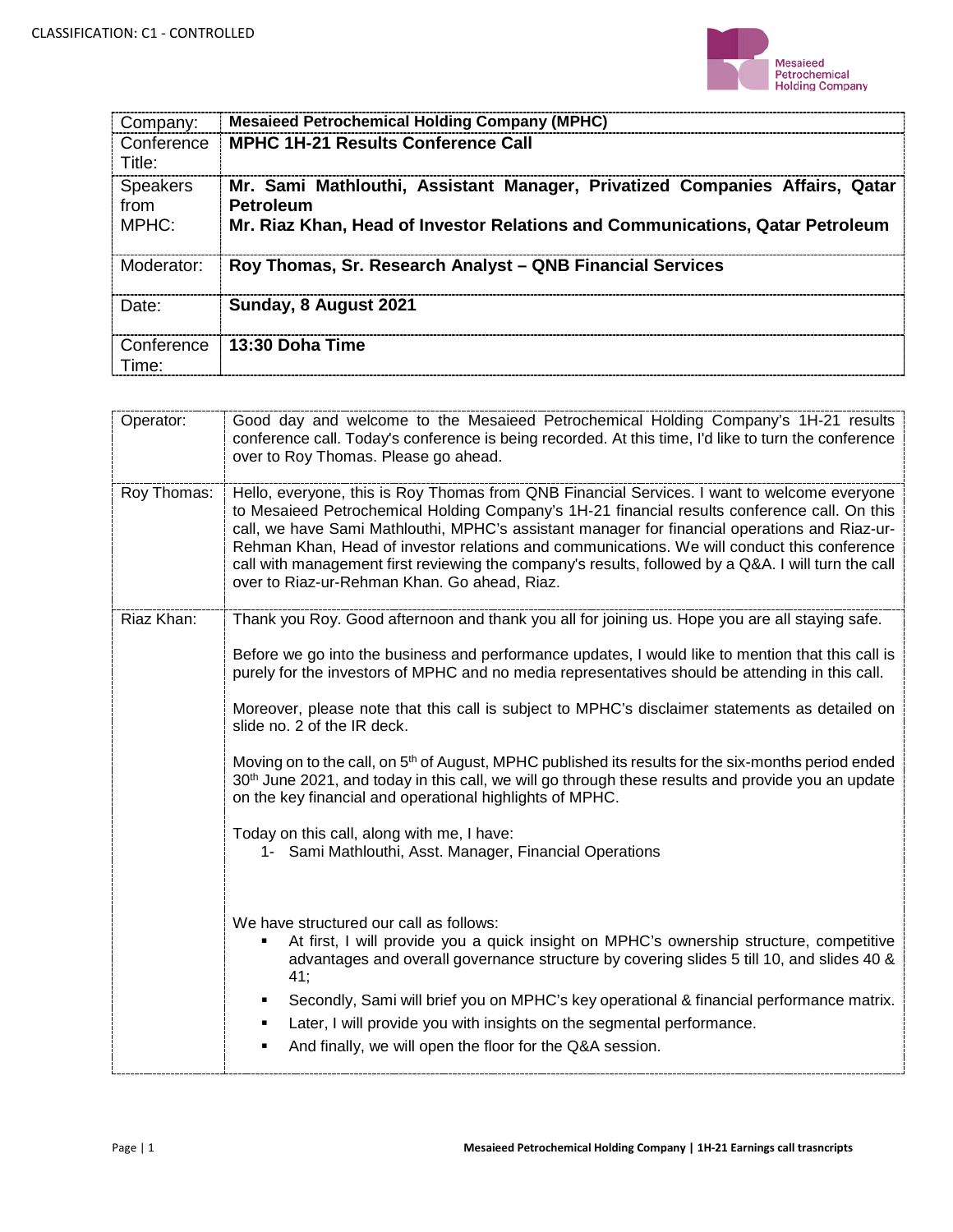

|             | To start with, as detailed on slide no. 5 of the IR deck, the ownership structure of MPHC comprises<br>of Qatar Petroleum with approximately 65.4% stake and the rest is in the free float held by various<br>corporates and individuals.                                                                                                                                                                                                                                                                                                                      |
|-------------|----------------------------------------------------------------------------------------------------------------------------------------------------------------------------------------------------------------------------------------------------------------------------------------------------------------------------------------------------------------------------------------------------------------------------------------------------------------------------------------------------------------------------------------------------------------|
|             | Qatar Petroleum being the main shareholder of MPHC provides most of the head office functions<br>through a service-level agreement. The operations of MPHC's joint ventures are independently<br>managed by their respective Board of Directors, along with the senior management team.                                                                                                                                                                                                                                                                        |
|             | In terms of competitive advantages, as detailed on slide no. 8, all of the MPHC's group companies<br>are strategically placed in terms of competitively priced and assured feedstock supply under long<br>term arrangements, solid liquidity position, with a strong cash flow generation capability and<br>presence of most reputed JV partners. Additionally, its partnership with Muntajat, acts as a<br>catalyst for its access to global markets.                                                                                                         |
|             | As detailed on slide 10, from competitive positioning perspective, MPHC ranks among top tier<br>companies in the regional chemical space, across most the matrices and specifically leads the<br>charts in terms of profitability margins.                                                                                                                                                                                                                                                                                                                     |
|             | In terms of the Governance structure of MPHC, you may refer to slides 40 & 41 of the IR deck,<br>which covers various aspects of MPHC's code of corporate governance in detail.                                                                                                                                                                                                                                                                                                                                                                                |
|             | I will now hand over to Sami.                                                                                                                                                                                                                                                                                                                                                                                                                                                                                                                                  |
| Sami        | Thank you Riaz. Good afternoon and thank you all for joining us.                                                                                                                                                                                                                                                                                                                                                                                                                                                                                               |
| Mathlouthi: | To start with, as detailed on slide 12, in terms of macroeconomic dynamics, the momentum<br>carried from the latter part of last year, on the backdrop of satisfactory vaccination drive and<br>easing out of geographical lockdowns in major markets, led to a sequential recovery in demand<br>for petrochemicals and chlor-alkali products, and positively reflected on selling prices. Industry-<br>wide supply constraints and global logistical bottlenecks also played a part in keeping the product<br>prices favourable for the downstream producers. |
|             | MPHC joint ventures benefitted from these strong economic sentiments which resulted in<br>improved price levels and translated into an improved set of financial results as detailed on slide<br>14.                                                                                                                                                                                                                                                                                                                                                           |
|             | For the six-months period ended 30 June 2021, MPHC recorded a net profit of QR 909 million<br>as compared to QR 135 million for the same period last year, up by 573%, as detailed on slide<br>no. 16.                                                                                                                                                                                                                                                                                                                                                         |
|             | Group's improved financial performance for the first half of 2021 was largely attributable to the<br>improved product prices, which on an average increased by 57%, and translated into an increase<br>of QR 721 million in Group's bottom line earnings, as you can see on slide 17.                                                                                                                                                                                                                                                                          |
|             | Sales volumes also surged by 26%, mainly on account of improved production volumes and<br>contributed QR 238 million positively to the current period's bottom-line earnings versus 1H-20.                                                                                                                                                                                                                                                                                                                                                                     |
|             | The positive trajectory in product prices and improved volumes were slightly offset by increase<br>in variable costs, which contributed QR 191 million negatively towards the current period earnings<br>in comparison to 1H-20. Current period net earnings were also positively impacted by favorable<br>variance amounting to QR 75 million on inventory differentials, due to lesser drawdowns in<br>comparison to the same period last year.                                                                                                              |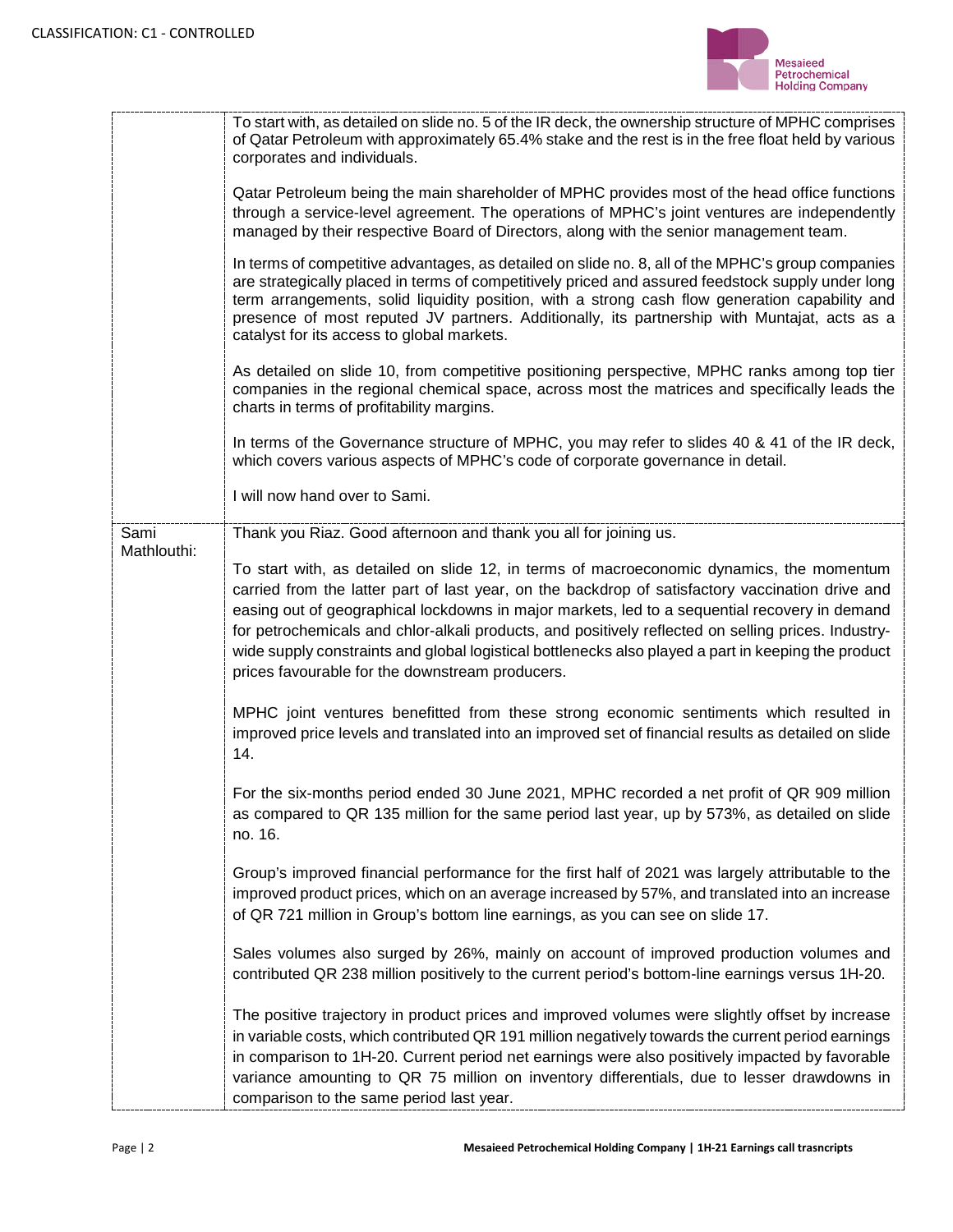Т



|            | MPHC's operations continue to remain robust and resilient with total production for the period<br>reaching 588 thousand MTs, up by 33% versus last year, as detailed on slide 15. The overall<br>increase in production volumes was mainly attributed to improved plant operating rates during<br>the current half year, as major planned turnarounds and preventive maintenance shutdowns were<br>carried out in certain MPHC's joint venture facilities during first half of last year. |
|------------|-------------------------------------------------------------------------------------------------------------------------------------------------------------------------------------------------------------------------------------------------------------------------------------------------------------------------------------------------------------------------------------------------------------------------------------------------------------------------------------------|
|            | Moving on to quarter-on-quarter performance, MPHC's revenue improved by 15% versus Q1-21,<br>while net profit significantly improved by 40%. The key contributor towards the growth was the<br>overall increase in average selling prices, which continued their positive trajectory on the<br>backdrop of continued macroeconomic recovery. Average selling prices increased by 18% during<br>Q2-21 versus Q1-21.                                                                        |
|            | On an overall basis, our base case strategy will be to continue our focus on the strategic drivers<br>of operational reliability in terms of continued improvement in efficiency, through cost optimization<br>programs, which would enable the Group to contain costs while making strategic investments for<br>unlocking further growth potential.                                                                                                                                      |
|            | I will now hand over to Riaz, to cover the segmental performance.                                                                                                                                                                                                                                                                                                                                                                                                                         |
| Riaz Khan: | Thank you Sami.                                                                                                                                                                                                                                                                                                                                                                                                                                                                           |
|            | Petrochemicals<br>Starting with petchem segment, as covered in slides 22 till 26, the performance of the segment<br>bounced back with a net profit of QR 650 million, with an increase of more than 700% compared<br>to first half of last year. This notable increase was primarily driven by improved products prices,<br>which increased by 51%, on account of improved macroeconomic dynamics and supply<br>constraints.                                                              |
|            | Sales volumes also increased by 23%, compared to the same period last year, against a<br>backdrop of higher operating days in the current period.                                                                                                                                                                                                                                                                                                                                         |
|            | The growth in product prices coupled with sales volumes led to an overall rise in revenue by 85%<br>within the segment, to reach QR 1.4 billion for the current period.                                                                                                                                                                                                                                                                                                                   |
|            | Production volumes increased by 33% versus first half of last year, as the segment had planned<br>periodic turnaround of Q-Chem II facilities during Q1 2020, which affected the overall operating<br>rates for the last year.                                                                                                                                                                                                                                                            |
|            | In terms of segment revenue by geography, as detailed on slide 25, Asia remains a main market<br>for the segment, where, Indian Sub-continent and Europe are the other key markets for the<br>segment.                                                                                                                                                                                                                                                                                    |
|            | Chlor-Alkali<br>Moving on to Chlor-Alkali segment, as detailed on slides 27 till 31, the segmental performance<br>recorded a significant recovery with net profit of QR 252 million, compared to a net profit of QR<br>5 million reported for the first six months of 2020.                                                                                                                                                                                                               |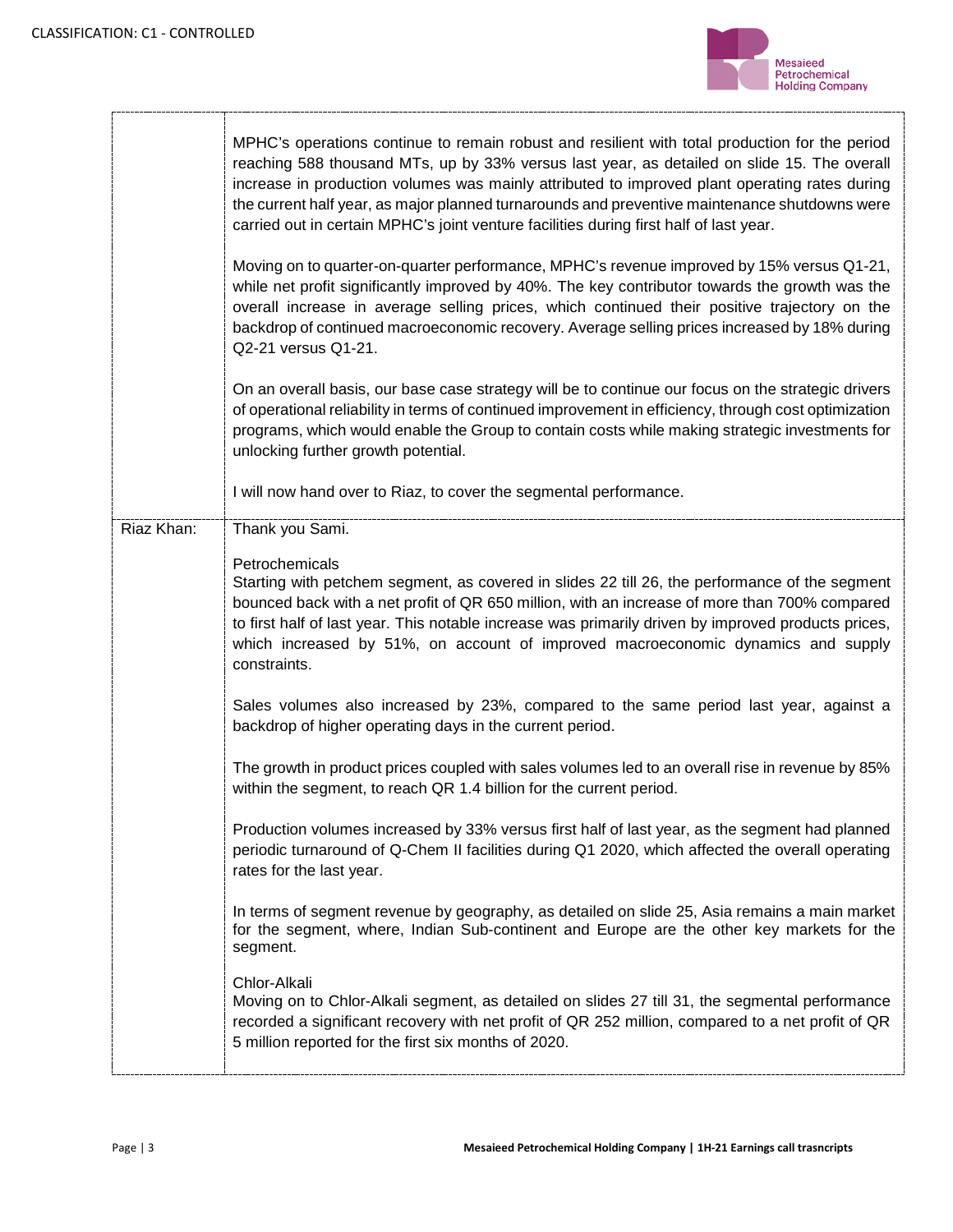

|                     | This notable growth was primarily driven by significant improvement in blended average selling<br>prices, which increased by 80%, complemented by renewed product demand and supply side<br>shortages.<br>Sales volumes also increased by 30%, compared to the same period last year, against the<br>backdrop of better utilization rates in the current period versus last year.<br>Growth in product prices coupled with sales volumes led to an overall increase in revenue by<br>136% within the segment, to reach QR 547 million for the current period.<br>Production volumes rose by 32% versus same period last year, as the segment had more<br>planned periodic shutdowns during Q1-20.<br>In terms of segment revenue by geography, as detailed on slide 30, Indian sub-continent remains<br>the main market for this segment.<br>Now we will open the floor for the Q&A Session.                                                        |
|---------------------|-----------------------------------------------------------------------------------------------------------------------------------------------------------------------------------------------------------------------------------------------------------------------------------------------------------------------------------------------------------------------------------------------------------------------------------------------------------------------------------------------------------------------------------------------------------------------------------------------------------------------------------------------------------------------------------------------------------------------------------------------------------------------------------------------------------------------------------------------------------------------------------------------------------------------------------------------------|
| Operator:           | Thank you. Ladies and gentlemen, to ask a question, please signal by pressing star one on your<br>telephone. Please ensure that the mute function on your telephone switched off to allow your<br>signal to reach our equipment. Again, to ask a question, please signal by pressing star one on<br>your telephone keypad. We would pause for just a moment to allow everyone an opportunity to<br>signal for questions. Again, press star one on your telephone if you do have a question at this<br>time. We have a question now from Siju Philip from United Securities. Please go ahead.                                                                                                                                                                                                                                                                                                                                                        |
| Siju Philip:        | Good afternoon, gentlemen. Thank you for the call. Just a quick question. So how do you see the<br>price outlook for the second half? Do you think the bottlenecks have stopped and will start to<br>ease? And have you seen any pressure on the pricing? How comfortable is that? And could you<br>just give a color on both the segments? Petchem and Chlor-Alkali? And secondly, do you expect<br>any kind of a maintenance schedule for the second half? That's all my questions.                                                                                                                                                                                                                                                                                                                                                                                                                                                               |
| Riaz Khan:          | Yeah, in terms of price outlook, as you are aware that during the first half we had a surge in<br>demand because of opening up of economies as well as supply shortages, and there were certain<br>bottlenecks in terms of supply chain. Going forward, we foresee some price adjustments<br>happening specifically in the Petchem sector. As far as the expectations are concerned, we are<br>seeing the prices are starting to settle down a bit, basically plateauing at the levels of what we<br>had reached at the end of June.<br>So going forward, on the expectations, considering that there will be surge in demand on one side<br>as well as on the supply side where we will have most of the operating capacities coming online,<br>specifically in the US and China. So we are hoping that the prices will tend to stabilize. I think on<br>year-on-year basis, hopefully the price and price range will continue to remain positive. |
| Sami<br>Mathlouthi: | Yeah, in terms of your second question relating to the maintenance of the plant, we don't expect<br>any shutdowns on the petrochemical plants and we have in Q4 2021 planned shutdown in QVC<br>plants, which is relating to the chlor-alkali. So that's around 90 days in Q4 2021.                                                                                                                                                                                                                                                                                                                                                                                                                                                                                                                                                                                                                                                                 |
| Siju Philip:        | Okay, just another question. I just want to ask that since you mentioned that one of your strategic<br>plan is cost optimization, could you just give a color on that and elaborate on that? And what is<br>this exercise? how long this exercise is going to last? Is it six months or one year? Could you just<br>elaborate on that? Would be helpful.                                                                                                                                                                                                                                                                                                                                                                                                                                                                                                                                                                                            |